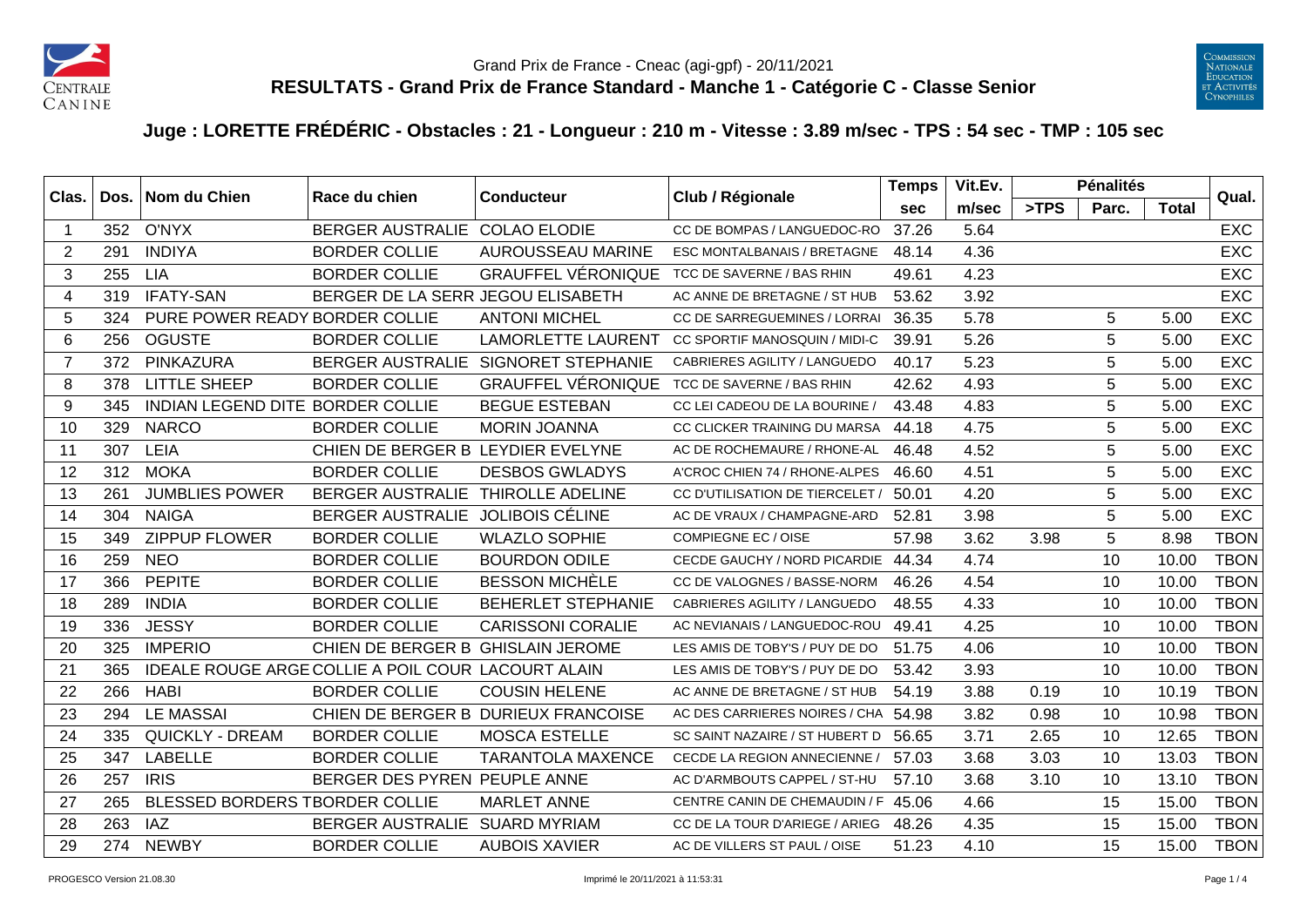| 30 | 281 |                                  | JOY LITTLE PRINCES BERGER AUSTRALIE ROBERT SARAH |                                     | CC D'UTILISATION DES SCOLATI'C 54.65                            |       | 3.84 | 0.65  | 15 | 15.65 | <b>TBON</b> |
|----|-----|----------------------------------|--------------------------------------------------|-------------------------------------|-----------------------------------------------------------------|-------|------|-------|----|-------|-------------|
| 31 | 308 | <b>LAIKA</b>                     | BERGER BLANC SUIS DUMONT MARINE                  |                                     | EC SPORTIVE DE MESSEI / BASSE- 56.63                            |       | 3.71 | 2.63  | 15 | 17.63 | <b>BON</b>  |
| 32 |     | 262 HYOUK                        | <b>BORDER COLLIE</b>                             | PEUPLE MARCEL                       | AC D'ARMBOUTS CAPPEL / ST-HU                                    | 62.37 | 3.37 | 8.37  | 10 | 18.37 | <b>BON</b>  |
| 33 | 283 | MICHIGAN LASTELLA BORDER COLLIE  |                                                  | <b>MOREL ELEONORE</b>               | 4'PAT CLUB 86 / POITOU                                          | 47.23 | 4.45 |       | 20 | 20.00 | <b>BON</b>  |
| 34 | 360 | <b>JANGO</b>                     | CHIEN DE BERGER B QUENTIN BLANCHE                |                                     | QUARTERON'S CLUB / BASSE-NOR 50.13                              |       | 4.19 |       | 20 | 20.00 | <b>BON</b>  |
| 35 | 371 | <b>JINKA</b>                     | <b>DALMATIEN</b>                                 | <b>LUCE CAMILLE</b>                 | CC MULTI-PAT'S / CENTRE                                         | 60.17 | 3.49 | 6.17  | 15 | 21.17 | <b>BON</b>  |
| 36 | 343 | J' LYDIE D'HEROINE               | <b>BORDER COLLIE</b>                             |                                     | BOUTEILLE JEAN-PHILIP AC WOUAF 87 / HAUTE VIENNE                | 58.80 | 3.57 | 4.80  | 20 | 24.80 | <b>BON</b>  |
| 37 | 340 | MASSAI MARA SPIRIT BORDER COLLIE |                                                  | <b>LERAT JULIE</b>                  | TOULOUSE VETO AGILITY / HAUTE 46.77                             |       | 4.49 |       | 25 | 25.00 | <b>BON</b>  |
| 38 | 273 | <b>BOUNTY</b>                    |                                                  | BERGER AUSTRALIE SCHREINER VICTORIA | CC DE SARREGUEMINES / LORRAI 49.40                              |       | 4.25 |       | 25 | 25.00 | <b>BON</b>  |
| 39 | 355 | <b>J'KHEOPS</b>                  |                                                  | CHIEN DE BERGER B CARGNINO VANESSA  | CC D'UTILITE DE CADEROUSSE / M 59.03                            |       | 3.56 | 5.03  | 20 | 25.03 | <b>BON</b>  |
| 40 | 287 | <b>NEMROD</b>                    | <b>BORDER COLLIE</b>                             | <b>FONTAINE VINCENT</b>             | CC MONTRETOIS / BOURGOGNE                                       | 60.32 | 3.48 | 6.32  | 20 | 26.32 | SQ          |
| 41 | 280 | <b>H'ARZEL</b>                   | <b>BORDER COLLIE</b>                             | RIO ANGELIQUE                       | DINAN SC / BRETAGNE                                             | 61.40 | 3.42 | 7.40  | 20 | 27.40 | SQ          |
| 42 | 363 | <b>JAZZ MAN</b>                  | BERGER AUSTRALIE JEAN VERONIQUE                  |                                     | BEZIERS SC / LANGUEDOC-ROUSS 58.29                              |       | 3.60 | 4.29  | 25 | 29.29 | SQ          |
| 43 |     | 344 LANA                         | <b>BORDER COLLIE</b>                             | <b>MICHEL LUCAS</b>                 | AC DES HAUTES FALAISES / SEINE 43.77                            |       | 4.80 |       | 30 | 30.00 | SQ          |
| 44 | 368 | <b>JODIE</b>                     | <b>BORDER COLLIE</b>                             | PINTO TIM                           | CC DE DETENTE ET PERFORMANC 51.04                               |       | 4.11 |       | 30 | 30.00 | SQ          |
| 45 | 292 | <b>MISS</b>                      | <b>BORDER COLLIE</b>                             | <b>BARBON DOMINIQUE</b>             | CC MIGENNOIS / BOURGOGNE                                        | 55.41 | 3.79 | 1.41  | 40 | 41.41 | SQ          |
| 46 |     | 328 FINAGEN                      | <b>CROISE</b>                                    | <b>EDWARDS ANITA</b>                | CC EDUCATION DURTAL / MAINE A 92.95                             |       | 2.26 | 38.95 | 20 | 58.95 | SQ          |
|    | 258 | LAMILOU                          | BERGER AUSTRALIE RAGUIN SANDRINE                 |                                     | PAT'AGILES DE CORMERY / CENT                                    |       |      |       |    |       | ELI         |
|    | 260 | <b>INDY</b>                      | BERGER BLANC SUIS HENRION YOHAN                  |                                     | CC SPORT EDUCATION SOISSONS                                     |       |      |       |    |       | <b>ELI</b>  |
|    |     | 264 PEPPER                       | KELPIE AUSTRALIEN BELBEZE LEA                    |                                     | SCC DE L'ETOILE / MIDI-COTE D'AZ                                |       |      |       |    |       | ELI         |
|    | 267 | <b>MIJHA</b>                     | BERGER AUSTRALIE RIGAL NATHALIE                  |                                     | ETHS SAUTA-SEGAS / HAUTES PY                                    |       |      |       |    |       | <b>ELI</b>  |
|    |     | 268 GRANY                        |                                                  |                                     | CHIEN DE BERGER B L HENORET CATHERINE CC SAINT ANDRE / BRETAGNE |       |      |       |    |       | <b>ELI</b>  |
|    |     | 269 JOYCE                        | <b>BORDER COLLIE</b>                             |                                     | <b>GAMBERT MARIE ANNICKCC SAINT ANDRE / BRETAGNE</b>            |       |      |       |    |       | ELI         |
|    |     | 270 LUTECE                       |                                                  |                                     | BERGER ALLEMAND  BRUCAMPS-CHOUQUET  CECDE PONT-AUDEMER / EURE   |       |      |       |    |       | ELI         |
|    |     | 271 I'TEA'S YOU                  | BERGER HOLLANDAI VANAQUER LEA                    |                                     | AC D'UTILISATION DE VITRY LE FR                                 |       |      |       |    |       | <b>ELI</b>  |
|    |     | 272 JODIE-JOY                    | <b>BORDER COLLIE</b>                             | <b>PERRIER MICHEL</b>               | AC DE L'ISLE SUR LA SORGUE / MI                                 |       |      |       |    |       | <b>ELI</b>  |
|    |     | 275 NAIADE                       |                                                  | KELPIE AUSTRALIEN CHAMBAZ CLARENCE  | CC DE JOIGNY / BOURGOGNE                                        |       |      |       |    |       | <b>ELI</b>  |
|    |     | 276 IRIS                         | RETRIEVER DE LA NOLAURENT ANNE                   |                                     | CC D'UTILISATION DE TIERCELET /                                 |       |      |       |    |       | ELI         |
|    | 277 | <b>INDEE BLUE</b>                |                                                  | BERGER AUSTRALIE ESCHBACH BRIGITTE  | SCC DE L'ETOILE / MIDI-COTE D'AZ                                |       |      |       |    |       | ELI         |
|    |     | 278 MAIA                         | CHIEN DE BERGER B BERNARD SARA                   |                                     | CC YONNAIS / VENDEE                                             |       |      |       |    |       | ELI         |
|    | 279 | <b>IZISSBLUE</b>                 | <b>BORDER COLLIE</b>                             |                                     | LE GUELLENEC CLAUDIN CC SAINT ANDRE / BRETAGNE                  | 38.80 | 5.41 |       |    |       | ELI         |
|    |     | 282 ORFEE                        | <b>BORDER COLLIE</b>                             | PERRIER PATRICIA                    | CECDE L'UZEGE / LANGUEDOC-RO                                    |       |      |       |    |       | ELI         |
|    |     | 284 INDIA-APACHE                 | BERGER AUSTRALIE LEONE ALAIN                     |                                     | ENTENTE CYNOPHILE TOURNAN-                                      |       |      |       |    |       | <b>ELI</b>  |
|    |     | 285 LAIKA                        | <b>CROISE</b>                                    | <b>RICHARD KATY</b>                 | <b>CC PONTOIS / CHARENTE MARITI</b>                             |       |      |       |    |       | ELI         |
|    |     | 286 MASEO                        | CHIEN DE BERGER B LECLERC JENNIFER               |                                     | LES CHIENS DU MANTOIS / ILE-DE-                                 |       |      |       |    |       | ELI         |
|    |     | 288 LOCH TAY                     | BERGER AUSTRALIE ITIE PIERRICK                   |                                     | TOULOUSE VETO AGILITY / HAUTE                                   |       |      |       |    |       | ELI         |
|    |     | 290 HEAVEN                       | BERGER AUSTRALIE KLEIN CECILE                    |                                     | AMICALE BLAGNACAISE DU CHIEN                                    |       |      |       |    |       | ELI         |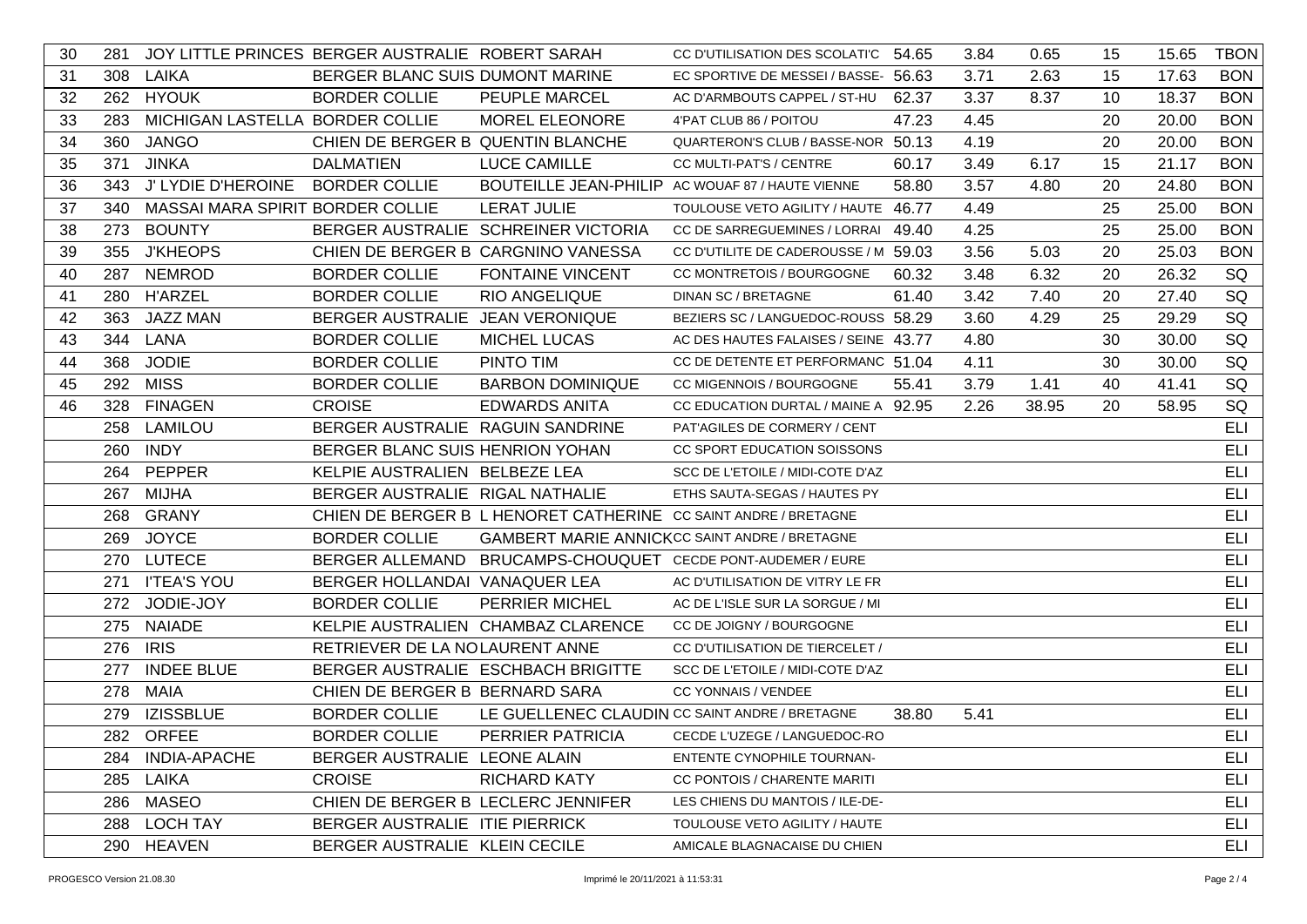|     | 293 OUKI                 | BERGER AUSTRALIE GIGUET MONIQUE                    |                                                                | VERY CC DE BOURGBARRE / BRET                                         |       |       | ELI        |
|-----|--------------------------|----------------------------------------------------|----------------------------------------------------------------|----------------------------------------------------------------------|-------|-------|------------|
|     | 295 NELL                 | <b>BORDER COLLIE</b>                               | <b>KARCHER NADIA</b>                                           | TCC DE SAVERNE / BAS RHIN                                            |       |       | ELI        |
|     | 296 MOLOSS-MILORD        | CHIEN DE BERGER B ROUSSEL VIVIANE                  |                                                                | LSP CHIENS D'AGILITY / CREUSE                                        |       |       | ELI        |
|     | 297 OAKA-OAKA            | <b>BORDER COLLIE</b>                               | <b>HAUMAN MICKAËL</b>                                          | LE MEE SC / ILE-DE-FRANCE                                            | 15.30 | 13.73 | ELI        |
|     | 298 NUMB                 | KELPIE AUSTRALIEN VERGNE ELODIE                    |                                                                | CC VILLENEUVOIS / ST-HUBERT-D                                        |       |       | ELI        |
|     | 299 PITZY                | BERGER AUSTRALIE PERIAL MELISSA                    |                                                                | CC DU TOULOIS / LORRAINE                                             |       |       | ELI        |
|     | 300 JENHA                |                                                    |                                                                | BERGER HOLLANDAI DELHAYE VERGER HELE CU ET D'EC D'ARGENTEUIL / ILE-D |       |       | ELI        |
|     | 301 MAC                  | BRAQUE ALLEMAND DAURA ANNABELLE                    |                                                                | EC DE VILLE S/S ANJOU / RHONE-                                       |       |       | <b>ELI</b> |
|     | 302 MERLIN               | BERGER DES PYREN JENNEQUIN CLARA                   |                                                                | CANY CLUB DE MARCK / ST-HUBE                                         |       |       | ELI        |
|     | 303 MA LISKAY            | CHIEN DE BERGER B BATAC ALEXYA                     |                                                                | CENTRE CYNOPHILE SAINT ROCH                                          |       |       | ELI        |
|     | 305 GOLDYE               | BERGER AUSTRALIE LEVITTE FRANCK                    |                                                                | ASSOCIATION SPORTIVE CYNOPHI                                         |       |       | ELI        |
|     | 309 OUDJAT               |                                                    | BERGER AUSTRALIE MAUFROY STÉPHANIE                             | CC LE FIDELAIRE / EURE                                               |       |       | ELI        |
|     | 310 NIKKY                |                                                    | CHIEN DE BERGER B CORDIER JOCELYNE                             | SC ARDECHOIS / RHONE-ALPES                                           | 73.42 | 2.86  | ELI        |
|     | 311 IELLOW MUSE          |                                                    | GOLDEN RETRIEVER VALETTE STÉPHANIE                             | FUN EDUC' AGILITY / TARN ET GA                                       |       |       | ELI        |
|     | 313 OAK OF TEXAS         |                                                    |                                                                | BERGER AUSTRALIE MARTIN-PELLET BEATRIXASSOCIATION CENTRE CANIN DU    |       |       | ELI        |
|     | 314 PEPSI                | <b>BORDER COLLIE</b>                               |                                                                | HERBRETEAU FLORENT CC DE CHARLEVILLE-MEZIERES /                      |       |       | ELI        |
|     | 315 IMPERIAL-BLACK       | BERGER DE BEAUCE BOUGEROL ETOILE                   |                                                                | CC DES GORGES DE LA LOIRE / V                                        |       |       | <b>ELI</b> |
|     | 316 MYSTIC BLACK         | <b>BORDER COLLIE</b>                               | PERROCHON EMILIE                                               | A'VAUX CHIENS / BOURBONNAIS                                          |       |       | ELI        |
|     | 317 JOKER                |                                                    |                                                                | STAFFORDSHIRE TERASSO GUILBAUD ELOISE EC THONONAISE / RHONE-ALPES    |       |       | <b>ELI</b> |
|     | 318 ORIGINAL A'OSLO      | <b>BORDER COLLIE</b>                               | <b>DEQUAIRE GERARD</b>                                         | CLUB BORDELAIS D'EC / GIRONDE                                        |       |       | ELI        |
| 321 | <b>BOSSTER WITH BRAI</b> | <b>BORDER COLLIE</b>                               | <b>BERCHOUX BENJAMIN</b>                                       | AC DES CARRIERES NOIRES / CHA                                        |       |       | ELI        |
|     | 322 NEVER                | <b>BORDER COLLIE</b>                               | <b>LECOUTURIER FANNY</b>                                       | 6 PAT'CLUB / BASSE-NORMANDIE                                         |       |       | ELI        |
|     | 323 LYNX                 |                                                    | CHIEN DE BERGER B BROWNING FRANCES                             | ESC CHATELLERAUDAIS / POITOU                                         |       |       | ELI        |
|     | 326 LOONY                | <b>CROISE</b>                                      | <b>HEINEN STEPHANIE</b>                                        | CAC DE ST ARNOULT-LONGVILLIE 14.80                                   |       | 14.19 | ELI        |
|     | 327 MY BABY BOO          | <b>BORDER COLLIE</b>                               | <b>MARTIN CLÉMENT</b>                                          | CC DU TOULOIS / LORRAINE                                             |       |       | ELI        |
|     | 330 LAYA                 | <b>BORDER COLLIE</b>                               | <b>DUFLOT EDOUARD</b>                                          | CLUB KN1 DU VEXIN / EURE                                             |       |       | ELI        |
|     | 331 NYCE                 | CHIEN DE BERGER B PLANTUREUX YANN                  |                                                                | CECDE VILLEDIEU SUR INDRE / CE                                       |       |       | ELI        |
|     | 332 JAHYA                | <b>BORDER COLLIE</b>                               | <b>INGLIN ANAIS</b>                                            | CC DE NOTRE DAME DE GRAVENC                                          |       |       | ELI        |
|     | 333 LION                 | <b>BORDER COLLIE</b>                               | <b>FRIEDE LAURE</b>                                            | CECDES BORDS DE GARONNE / GI                                         |       |       | ELI        |
|     | 337 OCANIA               | <b>BEARDED COLLIE</b>                              | <b>LERMECHIN CECILE</b>                                        | CC DE PONT A MOUSSON / LORRA                                         |       |       | ELI        |
| 338 |                          | JUMPER BLUE ANGELBOUVIER AUSTRALIE KMIEC CHRISTINE |                                                                | CC DE BEAUTOR / NORD PICARDIE                                        |       |       | <b>ELI</b> |
|     | 339 INDIGO               | BERGER AUSTRALIE GRIFFET MARION                    |                                                                | EDUCATION ET LOISIRS CANINS D 59.59                                  |       | 3.52  | ELI        |
|     | 341 JAZZ                 |                                                    | BERGER ALLEMAND BONNETY-GUIDA SYLVIE AIX SC / MIDI-COTE D'AZUR |                                                                      |       |       | ELI        |
|     | 342 IRON                 | BERGER AUSTRALIE HUDELOT PASCAL                    |                                                                | CECDE THOIRETTE / FRANCHE-CO                                         |       |       | ELI        |
| 346 | <b>TIWANE</b>            | <b>BORDER COLLIE</b>                               | <b>BIENVENU LORINE</b>                                         | CC NIORTAIS / DEUX SEVRES                                            |       |       | ELI        |
|     | 348 JANE                 | CHIEN DE BERGER B GICQUEL ANNE                     |                                                                | ECOLE D'EC DE SAINT BRIEUC / B                                       |       |       | ELI        |
|     | 350 FALCO                | BORDER COLLIE                                      | <b>SALMON CHARLENE</b>                                         | CC ET SPORTIF DU GATINAIS DE P                                       |       |       | ELI        |